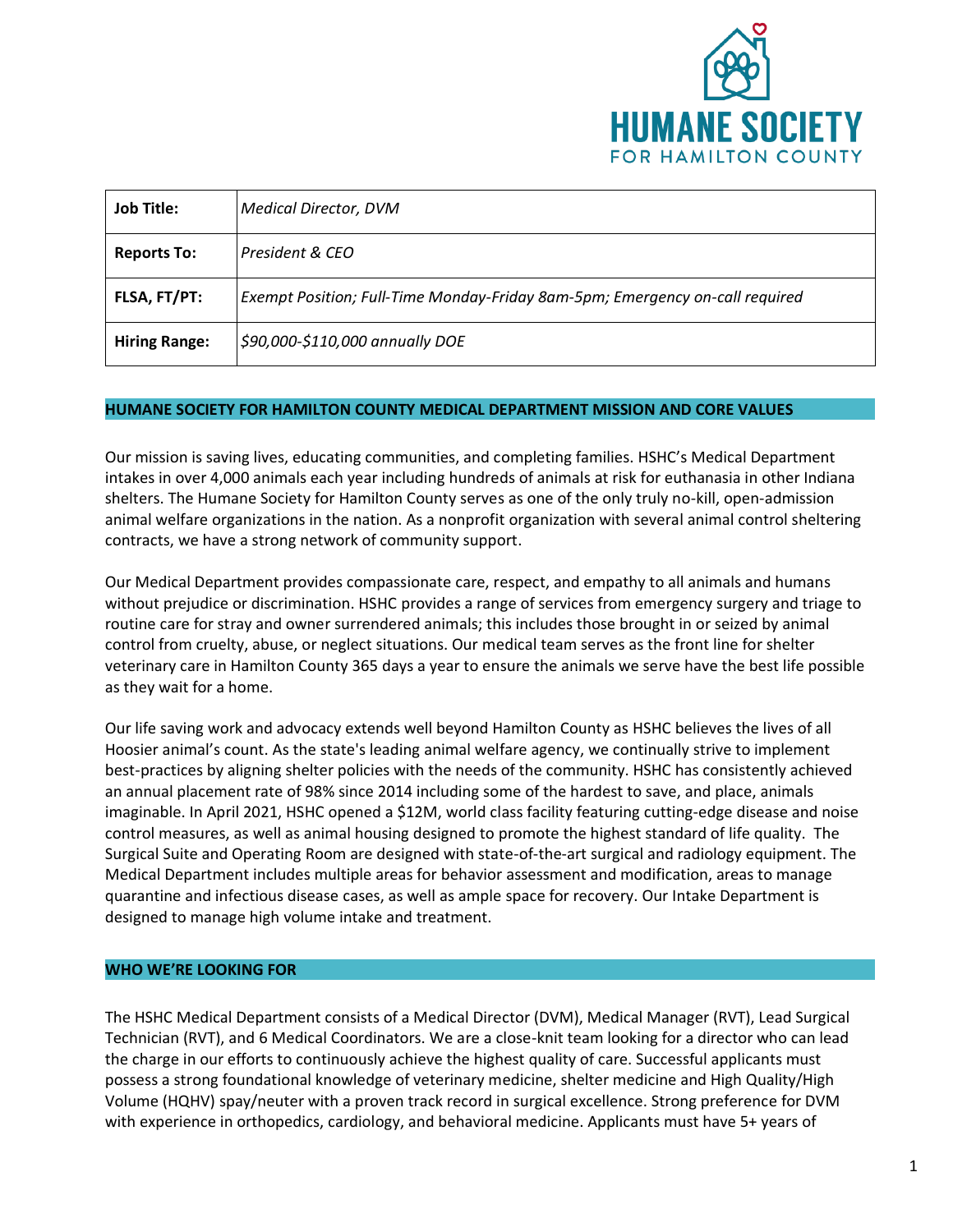proven successful leadership experience, including overseeing large-scale strategy, operations, staffing, and experience with or confidence in managing budgets.

## **DUTIES AND RESPONSIBILITIES**

The Medical Director is responsible for performing routine surgical procedures including HQHV spay/neuter, and specialized surgical procedures (including but not limited to; femoral head ostectomy, enucleation, amputation, cranial cruciate ligament repair, foreign body obstruction, etc.).

The Medical Director provides budgetary oversight of the Medical Department in conjunction with the Medical Manager. Medical Director will have the opportunity to examine all standard operating procedures to ensure that they follow and are in accordance with industry standard best-practices and are aligned with our no-kill mission. The Medical Director is responsible for supervising the use of prescription medications and controlled substances, and logging usage as required by the Indiana Veterinary Medical Association (INVMA). The Medical Director will work collaboratively with the Director of Operations to ensure quality of care extends through the Animal Care Department.

The ideal candidate should possess a strong knack for positive and confident interpersonal communication, clear and effective delegation of assignments, ability to hold the team accountable, and lead by example. The Medical Director will work collaboratively with the Director of Operations to ensure quality of care extends through the Animal Care Department.

The ideal candidate must embrace the organization's core 'Whatever it takes', no-kill philosophy; must have a passion for rescue, and promote a willingness to welcome challenging medical cases. The Medical Director has two direct reports; the Medical Manager, Lead Surgical Technician, and provides indirect supervision of entry-level Medical Coordinators. On occasion, the Medical Director will mentor and train DVM students, and must be passionate about teaching the next generation of veterinarians about the field of shelter medicine.

### **ESSENTIAL JOB FUNCTIONS**

## **Veterinary Medical Care**

- Oversees the medical and surgical needs of patients; performs traditional duties of a shelter veterinarian which includes HQHV spay/neuter, dentals, amputations, mass removals, and other procedures which are typical in an animal shelter setting.
- Implements medical protocols and standard operating procedures for evaluation and treatment of animals; including disease control/herd health, quality of life assessments, and in cases of severe medical or behavioral concern which extend beyond the scope of humane intervention, the alleviation of suffering by euthanasia.
- Oversees surgical training of Registered Veterinary Technicians and DVM students. Sets the standard for expectations related to preparation and after-care of surgical patients. Assigns trainings and continuing education for staff; assign euthanasia by injection training and necessary certification for Department personnel in conjunction with the Director of Operations.
- Perform forensic examination and/or necropsy related to humane law enforcement cases. The Medical Director supervises all medical intervention for animal cruelty, abuse, or neglect cases. Works directly with the Director of Operations to document findings and prepare reports.
- Occasionally assist with field service calls at the request of law enforcement, or other animal welfare agencies; assist with special cases requiring immediate on-site medical attention.
- Supervises Medical Manager and Surgical lead to ensure deliverables and standards of care are being met including adequate training for Medical Coordinators; makes daily rounds through the shelter to ensure the highest quality of care is consistently provided.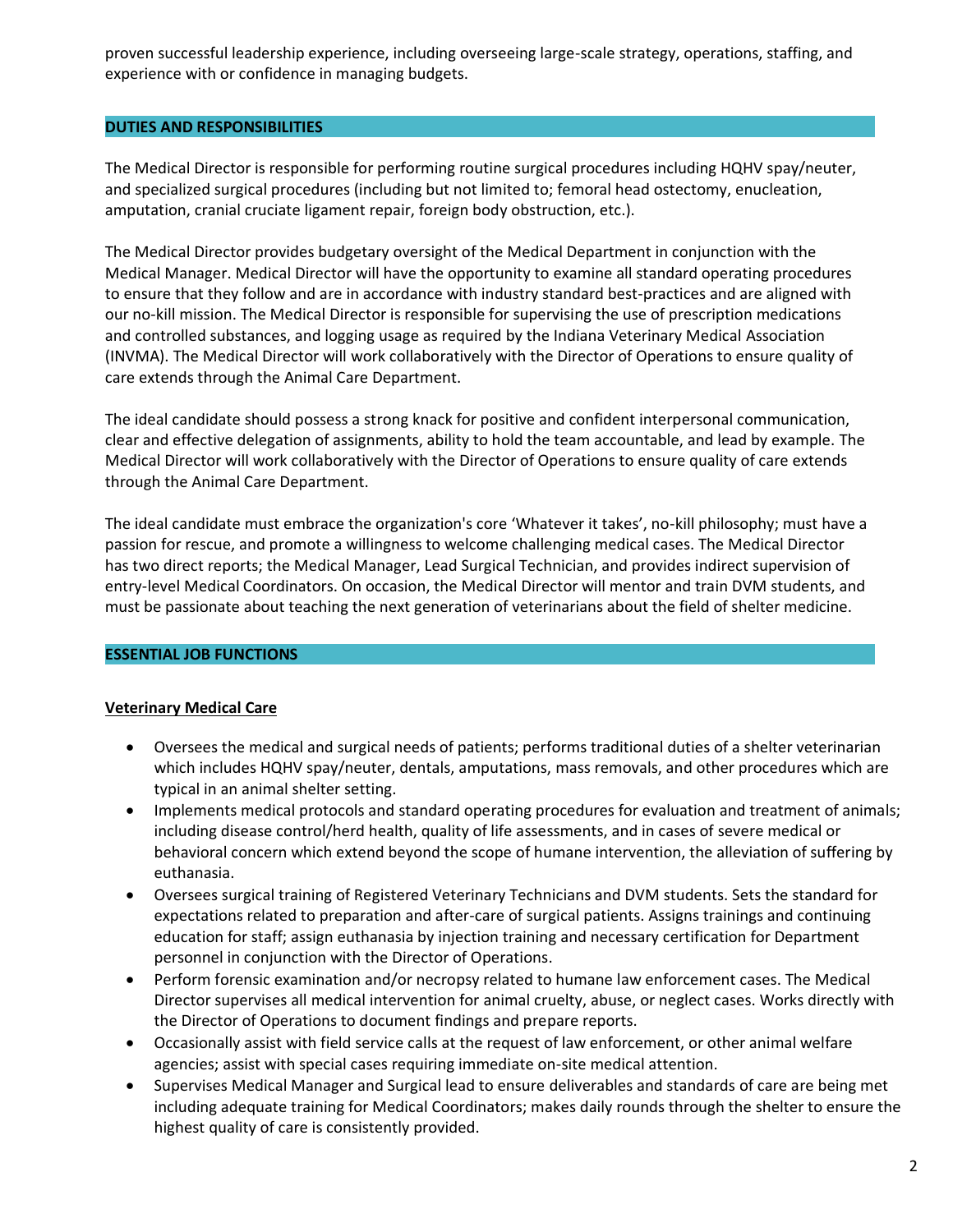• Practice humane and low-stress handling, methods of restraint, and ability to teach staff.

# **Communication**

- Excellent verbal and written communication skills, with public speaking and presentation experience. Ability to professionally advocate HSHC's positions on issues; experience in supporting, engaging with, and developing relationships with veterinary community members, as well as volunteers, donors, and our customers.
- Critically analyze shelter data to ensure data compliance and ensure that animals leaving HSHC are altered, vaccinated, and of sound health. Identify areas where additional support is needed to create or improve specific medical programs and coordinate with the Director of Operations to facilitate additional support needed to ensure the success and sustainability of Medical Departments operations.
- Proficiency with Microsoft Office products; familiarity with shelter software/animal management software, or desire to learn, comfort learning new systems, including online information systems.

## **Supervisory Duties**

- In conjunction with the Medical and Human Resources Manager; screens, interviews, hires, and actively participates in onboarding and initial training of new employees.
- Consults with Human Resources Manager and Director of Operations regarding progressive discipline, professional development plans, counseling, and terminations.
- Manage the Medical Department's operational budget in conjunction with HSHC leadership and assist with strategic allocations of budget and resources to more efficiently achieve the highest quality of care. Work with the Director of Operations and Director of Development to identify resources and opportunities for increasing the operational budget.
- Facilitate a culture where continued education is encouraged, keep medical personnel informed on the latest techniques and information available.
- Reports to CEO regarding budgetary financials, HSHC medical records, and other deliverables as requested.
- Manage DVM coverage to meet the needs of the organization, schedule and budget for relief coverage.
- Medical Director office hours are Monday-Friday from 8am-5pm. Medical Director is on-call for emergency situations and may be required to work additional hours including weekends and holidays.

## **Safety and Legal Compliance**

- In collaboration with the Director of Operations, ensure proper shelter protocol and solutions for the prevention and management of infectious disease.
- Ensure proper scheduled maintenance of all surgical equipment.
- Stay abreast of Occupational Safety and Health Administration policies and procedures regarding the practice of veterinary medicine, drug control, and animal care and handling are adhered to, to ensure a safe work environment. Ensure all state and federal law regulations are followed.
- Oversees and ensures hazardous materials are being handled and disposed of in the proper manner.
- Supervise the use, inventory, and tracking of all prescription and controlled substances. Responsible for compliance with all laws pertaining to controlled substances.
- Prescribes medications in accordance with manufacturers' label instructions and uses. Understands common side-effects and common drug interactions with other medications. Able to effectively counsel adopters and fosters of animals with medical conditions when appropriate.